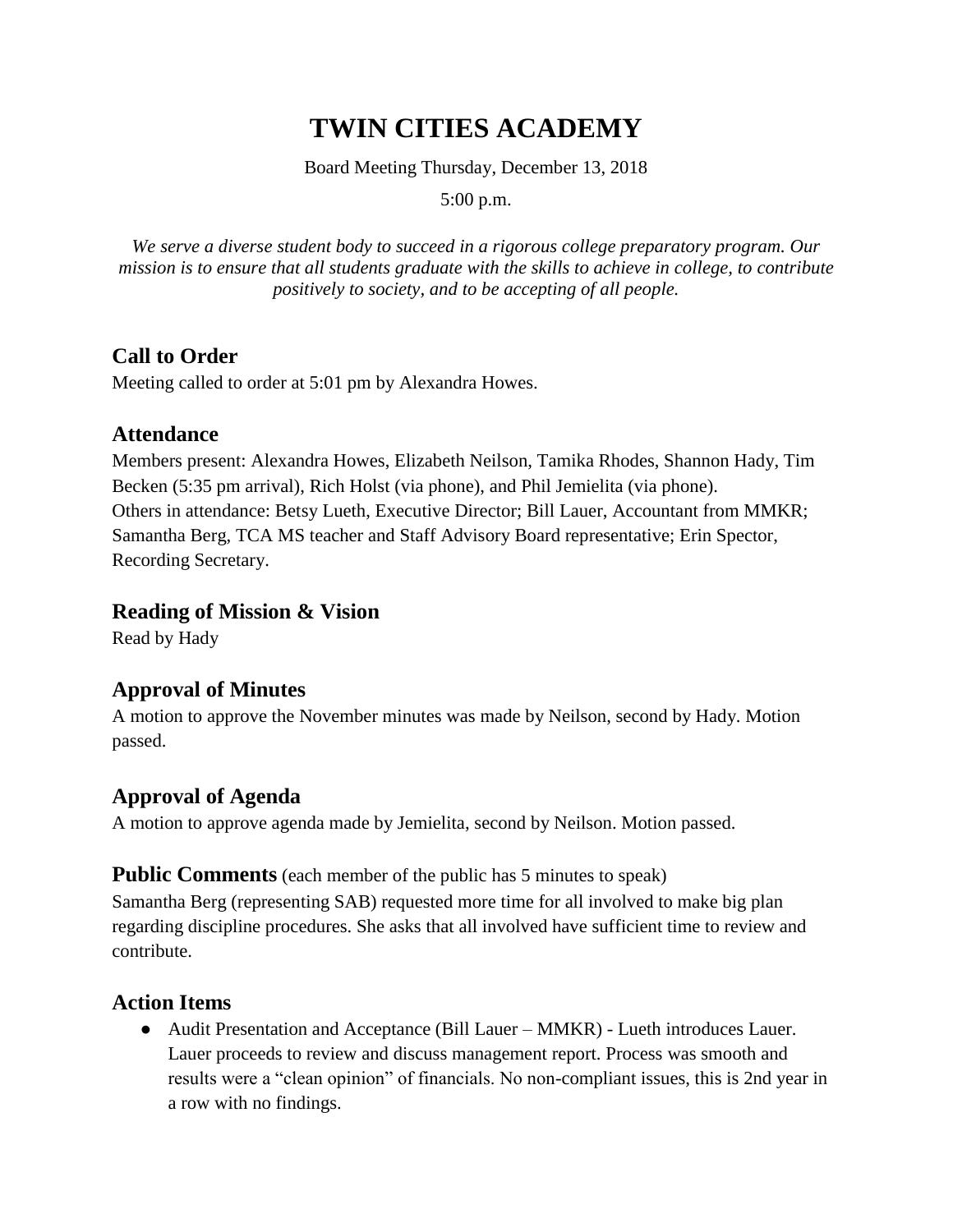- Western Bank- Repurchase Agreement we have with bank. Collateral was below value of investments. There was a small risk during that brief time. Lueth talked to Western Bank about risk and that we would possibly move our business elsewhere since this was unnerving. This was the 1st time it happened and she was assured that it won't happen again.
- Specific talks about fund balances ensues. We are still in line with state trends.
- Food service fund is doing well. Lueth remarks that Terri Ausen has done great job at making sure there is no deficit here.

Motion to accept Audit Report made by Becken. Second by Neilson. Motion passed.

#### **New Business**

None

# **Old Business**

- Discipline policy, practices and data discussion Lueth talks briefly about comprehensively covering and reviewing behavior plan. Will be involving all staff.
- Behavior Policy/Behavior Plan 506 is actual school board policy. Review of what used to be called an infraction but now TCA uses instructional discipline methods. Discussion of identifying bullying correctly is important as sometimes it is "peer conflict" as opposed to bullying.
- Data between previous years and current year show that in 15-16, 64% of the student body received some discipline involving administration as opposed to 17-18, when 37% of total student body received some discipline involving administration. Teachers are more empowered to handle lower level behaviors in their classrooms. Discipline communication has gotten clearer, and both students and families are immediately informed of any office referrals. Data shows the percentage of higher level behaviors has basically stayed the same from the 15-16 to 17-18 school years.

# **Reports**

- Committee Reports
	- o Governance Bylaws need to be updated by spring. Lueth mentions that Varley might step down as board member. Becken suggests 3 new members. Goal is 10 board members. Marketing person and possible attorney are suggested for board.
	- o Finance
		- November & December Financials presented in January
		- Jemielita reported that the committee is looking at long term financial sustainability
		- Policy Neilson and Lueth discuss mandatory school policies for due diligence.